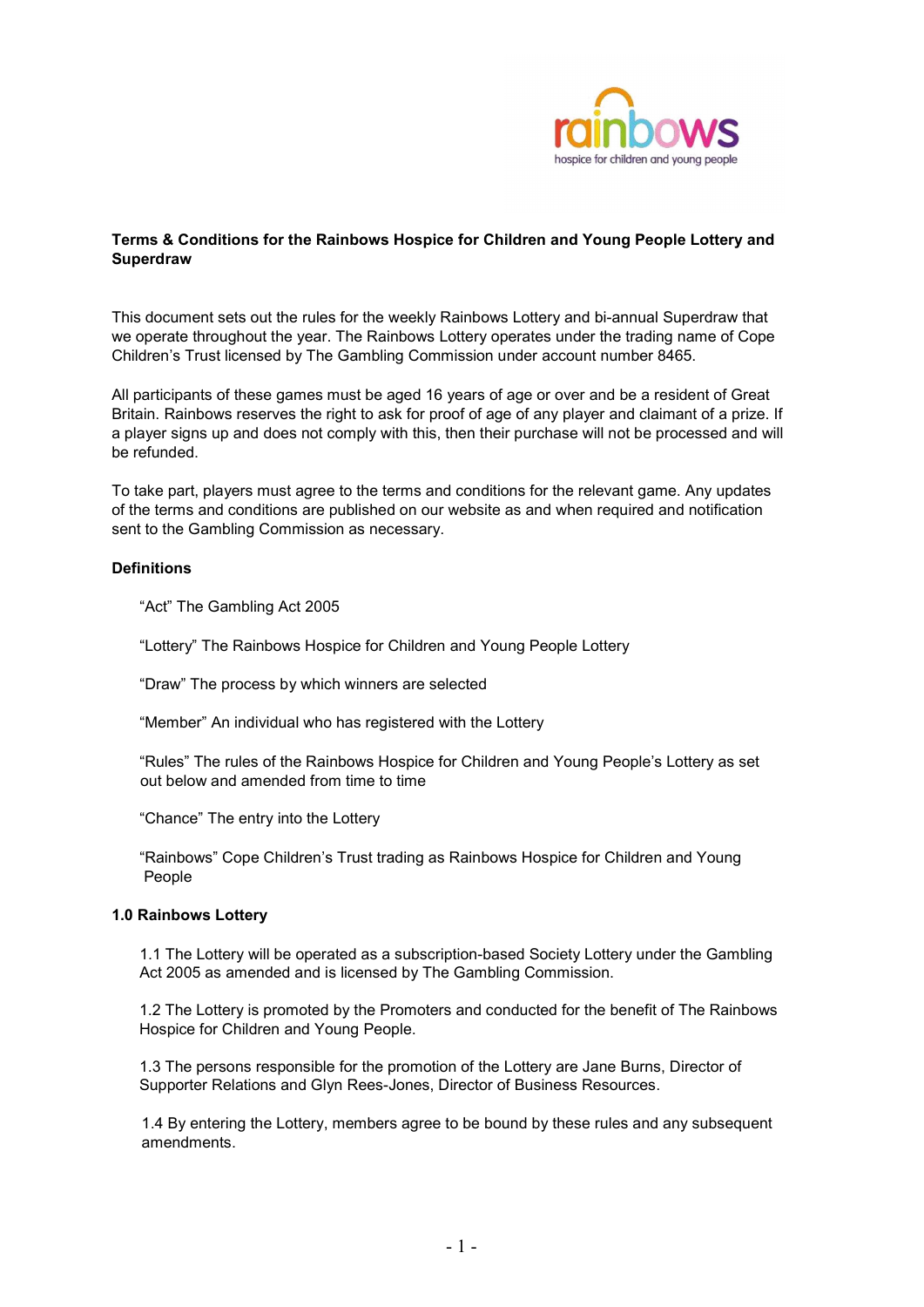

# 2.0 Entry into the Lottery

2.1 The Lottery is promoted in accordance with the Act, as amended, throughout Great Britain. In order to comply with the Act, during the purchase of Lottery Chances you will be required to confirm that

- (a) You are at least 16 years of age and reside in Great Britain
- (b) You will not buy or claim to buy Lottery Chances on behalf of any other person.

 2.2 If, upon winning any prize in the Lottery, you are not able to prove that you have met the Criteria above then you will not be entitled to receive that prize.

 2.3 In order to comply with the Act Lottery Chances that have been purchased and entered into the draw for which they were intended are prohibited from being subsequently refunded.

2.4 By entering into the Lottery, you agree to be bound by the Rules, and applicable provisions of the Act and any relevant regulations made there under from time to time. Rainbows shall not be liable for any loss or damage (including loss of the opportunity to enter the Lottery and/or the right to receive a prize) suffered by you if you have not complied with the Rules. The Rules may be amended by Rainbows from time to time.

2.5 This Lottery is a form of gambling. Participants are encouraged to gamble sensibly. Should gambling become a problem, we recommend you contact the Gamble Aware helpline on 0808 8020 133 or visit the website on www.gambleaware.co.uk.

2.6 The maximum number of entries an individual will be permitted to purchase in any one Draw is £20.

2.7 Any person who is a Rainbows Trustee, Director, or any employee directly involved in the management of the Rainbows Lottery, or a dependent, is therefore not permitted to enter any Draw.

# 3.0 Registration with the Lottery

3.1 You can only enter the Rainbows Lottery by the completion of an application form either online or by completing our lottery registration leaflet.

Registration will require you to provide the following information:

- (a) Your name and address, so that we can write to you to confirm your entry into the Lottery and contact you if you have won a prize.
- (b) Confirmation that you are over 16 years of age, in order to ensure compliance with our terms and conditions.
- (c) The number of Chances in the Lottery you wish to purchase.

You will also be asked to provide the following information:

- (a) Your contact telephone number
- (b) Your date of birth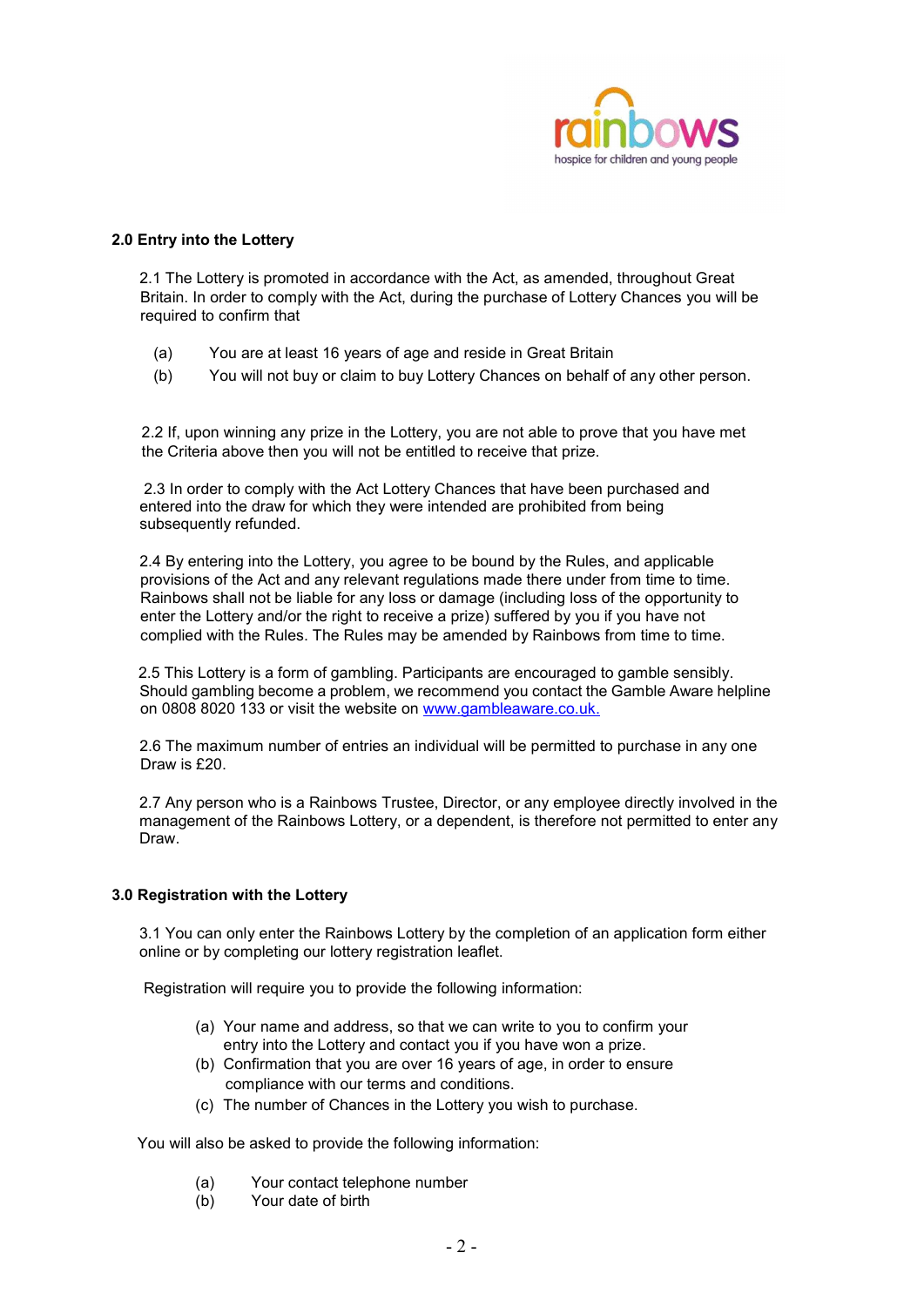

- (c) Your mobile phone number
- (d) Your e-mail address
- (e) Verified payment method to purchase your Chances

3.2 Rainbows shall be entitled to take any steps necessary to verify the above information and to process your registration. Rainbows may (in its absolute discretion) refuse to accept an application for an individual to become a Member of the Rainbows Lottery.

3.3 Following registration, Rainbows will send you confirmation of your entry. If you have chosen to pay by Direct Debit you will receive an Advance Notification Letter. The confirmation will specify your Lottery Number and the first draw into which you will be entered and will confirm your name, address and any other details provided to Rainbows as part of your registration.

3.4 It is your responsibility to ensure that the personal information you provide to us is accurate.

3.5 If you discover any error in your name, address or any other details provided to Rainbows as part of your registration when you receive your confirmation then you must correct this by notifying Rainbows in writing or by e-mail (refer to contact details at end document). Rainbows will make any required corrections as soon as reasonably possible. Rainbows shall not be liable for any loss or damage (including loss of the opportunity to enter the Lottery and/or the right to receive a prize) suffered by you until such correction has been made. Any correction notified to Rainbows shall only become effective once the correction has been made.

3.6 Each Rainbows Lottery Number is unique. A randomly selected Rainbows Lottery Number will be issued to you with your confirmation of entry. You may subsequently request an alternative Rainbows Lottery Number if you wish at any time and this will be issued to you providing that it has not already been allocated to an existing Member.

# 4.0 Payment

4.1 Payment for Chances may be made by the following methods:

- (a) Direct Debit information required will include your bank details together with an instruction to make payments by Direct Debit
- (b) Cheque
- (c) Any other method made available by Rainbows from time to time
- (d) Please note as of 14 April 2020, credit card payments will no longer be allowed to purchase gambling products remotely. Rainbows have made the decision to remove the facility to pay by credit card across all payment methods

4.2 Payment for Chances are made directly to Rainbows therefore:

- (a) Direct Debit payments will be referenced as Rainbows Hosp Lott on your bank statement
- (b) Cheques must be made payable to Rainbows Lottery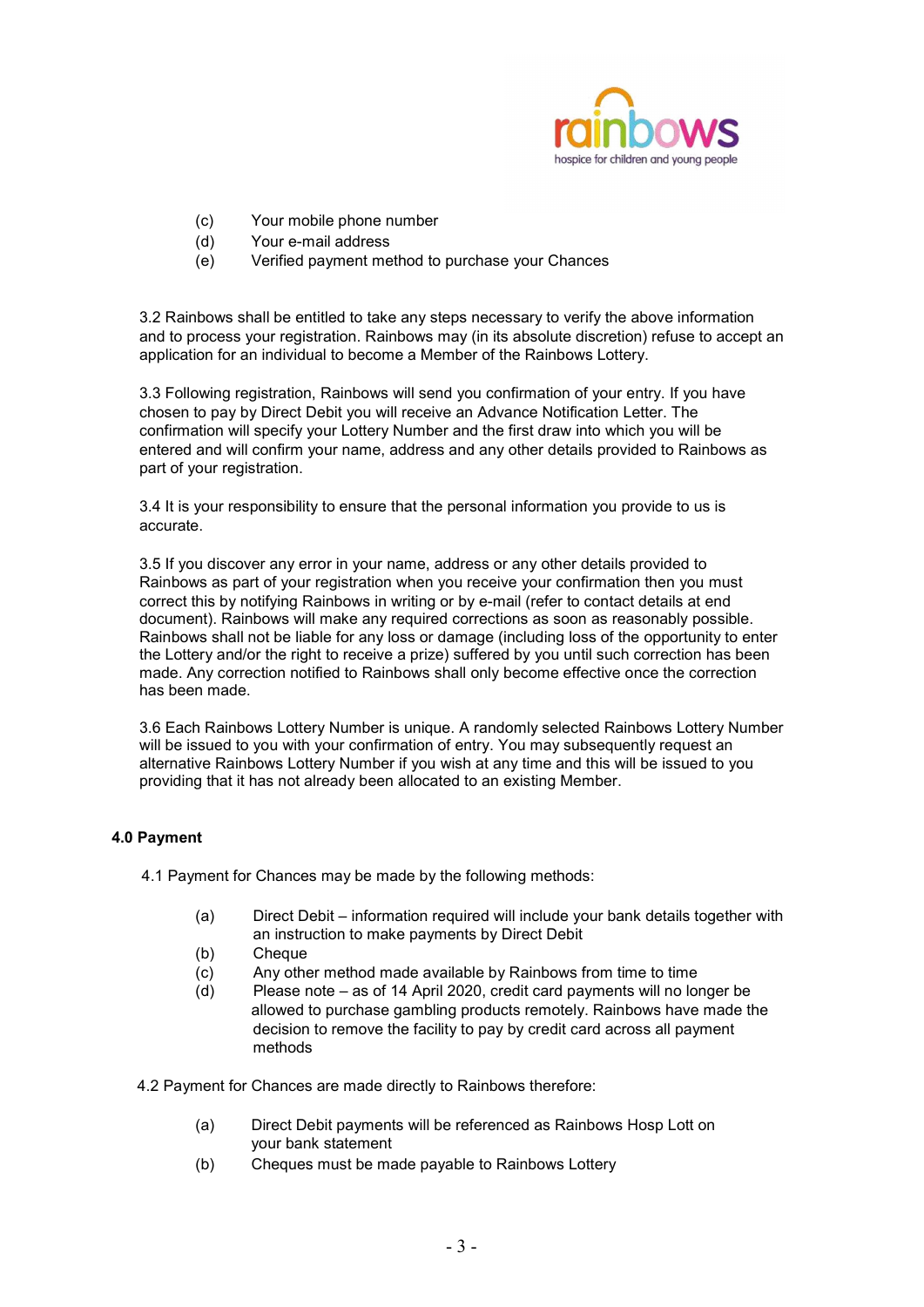

(c) Any other method made available by Rainbows from time to time would also be referenced as or be payable to Rainbows on any appropriate documentation

# 5.0 Chances

5.1 The price for each Chance is £1.

5.2 For the draw on 19/11/2021 the odds of winning were 1 in 387, please note that the odds of winning will vary each week. We will make this information available on our promotional materials.

5.3 Your Chances and associated Game Number(s) will not be entered into the Draw unless Rainbows has received all amounts payable (cleared funds) relating to your Game Numbers by Rainbows of that week's draw. If there is a dispute regarding whether Chances have been paid for then such dispute shall be resolved by reference to details included in official statements from the bank with which the Rainbows Lottery's bank accounts operate.

5.4 At least two draws per year will be automatically entered into the Rainbows Superdraw. All regular players with a valid entry in the weekly draw will receive an equivalent number in the Superdraw.

5.5 Direct Debit payments will be entered into the first available draw three working days after the collection has been made from your bank account. You will be notified of your first draw date in writing.

5.6 You may cancel your entry into the Lottery by notifying Rainbows in writing or by email (or via any other methods specified by Rainbows from time to time). Upon receipt of this notice Rainbows will:

- (a) Cancel future Direct Debit payments as soon as is reasonably practicable.
- (b) In accordance with the Act, any payments made prior to such cancellation taking effect but which have not been used to pay for Chances in previous Draws will be used to pay for entry for your Chances into future Draws

5.7 Rainbows may cancel your entry into the Lottery (in its absolute discretion) at any time. Rainbows will notify you accordingly as soon as reasonably practicable and will reimburse any amounts which have been paid but relate to future Draws. Other than the reimbursement of any such amounts, Rainbows shall not be liable for any loss or damage (including loss of the opportunity to enter the Lottery and/or the right to receive a prize) suffered by you in relation to such cancellation.

5.8 All customer funds are kept in accounts separate from business accounts; and arrangements have been made to ensure assets in the customer accounts are distributed to customers in the event of insolvency. This meets the Gambling Commission's requirements for the segregation of customer funds at the level – medium protection. Future lottery entries paid to the Lottery are held in a separate designated bank account to maintain a separation from Rainbows own trading income. Funds are only released for the Charity's use once the draws have occurred.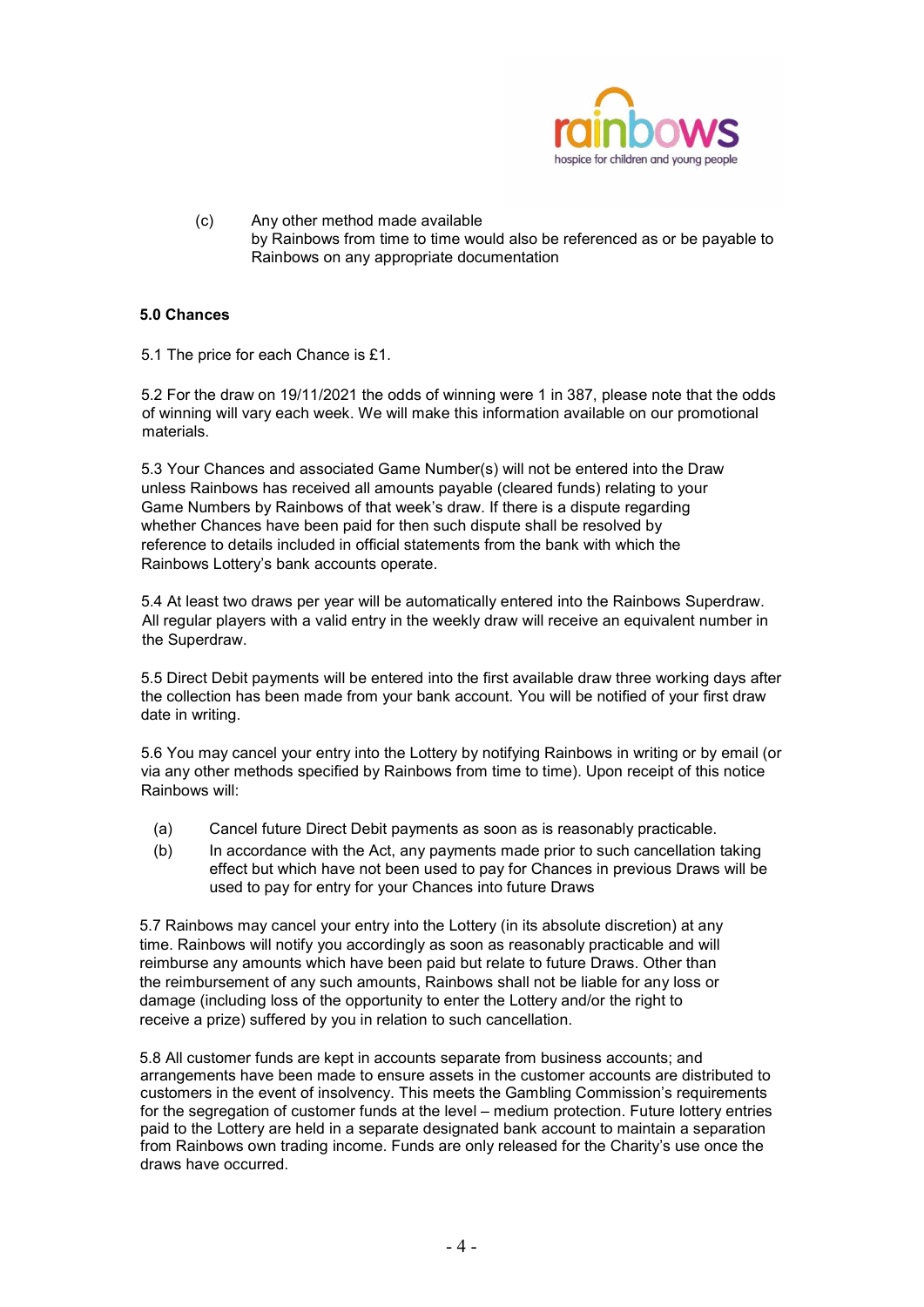

## 6.0 Changes to Member Details

6.1 Any changes to your details as provided by you upon registration should be notified to Rainbows in writing or by e-mail. Changes to the bank or building society specified during registration will require the completion of a new Direct Debit Instruction. Further information regarding this can be obtained from Rainbows upon request.

## 7.0 Draws

7.1 The Draw will be run at our Lottery management company offices to be held every Friday and the draw will close on 5pm the Thursday before the draw every week.

7.2 In order to comply with the Act only those Chances for which payment has been received are eligible for entry into the Draw.

## 8.0 Prizes

8.1 Prizes are issued as follows as at 14/01/22:

- (a) First Prize £1,000
- (b) Second Prize £250 (rollover prize, up to a maximum of £10,000)
- (c) Third Prize £50
- (d) And 5 runner-up prizes of £10

8.2 Rollover – our rollover prize starts at £250. If not won, it will be rolled over to the following week and will accumulate up to a maximum of £10,000. If the rollover reaches £10,000 there would be a guaranteed rollover winner in that week. The current rollover prize will be advertised on our website and has been registered with the Gambling Commission.

8.3 Rainbows reserves the right to amend the prizes at any time. Any such changes will be published on the Rainbows website at least one month prior to a change being made.

8.4 Each Game Number shall only be entitled to win one prize in one Draw.

8.5 The results of each Draw will be published on the Lottery website within one week of the date of the draw and may also be published in any other manner determined by Rainbows from time to time.

8.6 Winners will be notified by post within one week of the date of the Draw. Such notification will include a cheque to the value of the prize won made payable to the Member.

8.7 Rainbows reserves the right to withhold the payment of any prize until it is entirely satisfied that the Member who has won the prize has fully complied with the Rules.

8.8 If, upon winning any prize in the Lottery, you are not able to prove that you have met the criteria specified in the terms and conditions then you will not be entitled to receive that prize.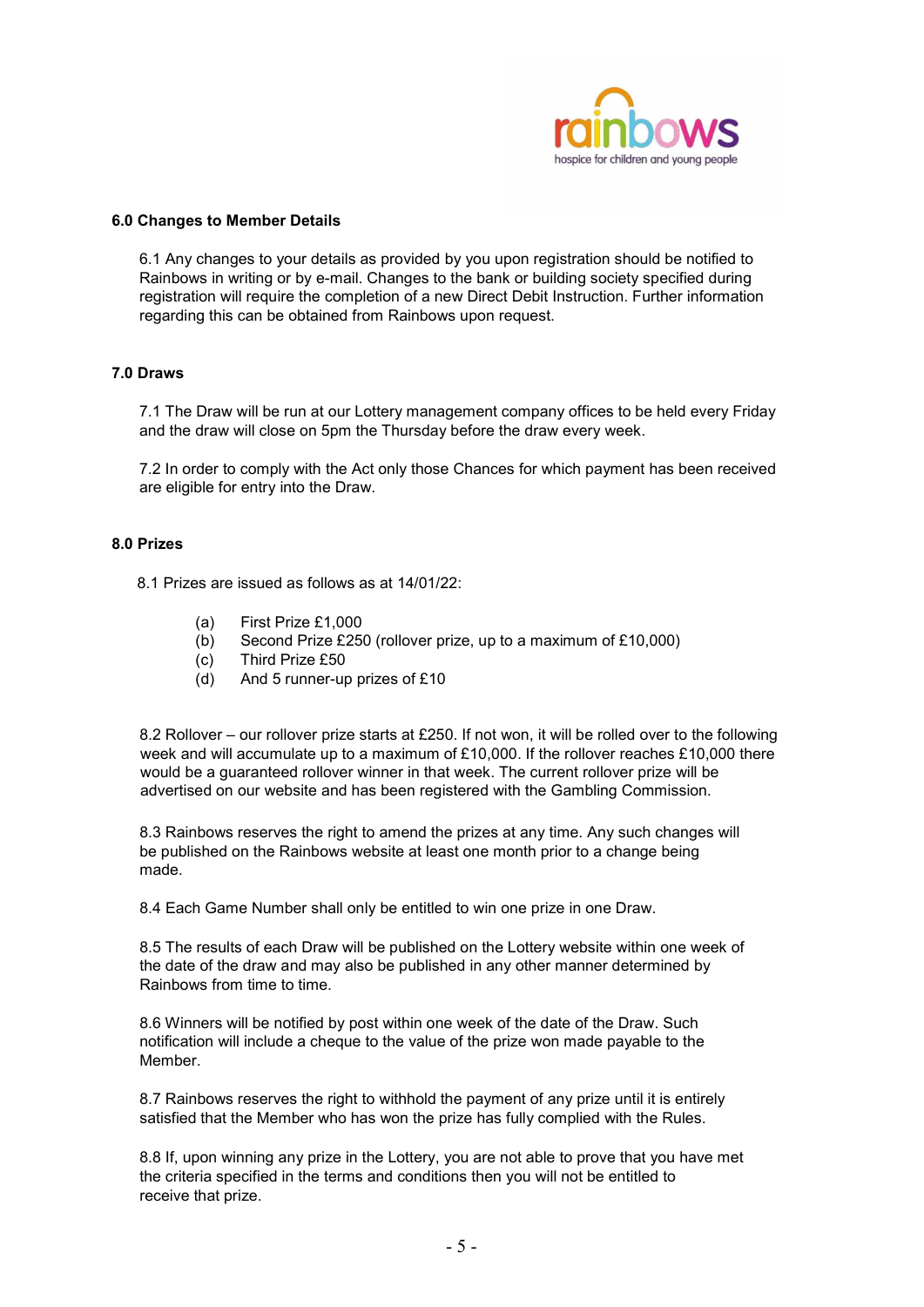

8.9 There are no alternatives to the prizes offered and no interest is payable.

8.10 Any unclaimed prizes will be re-credited to the Rainbows main account after a period of six months has elapsed.

8.11 Rainbows may contact winners from time to time to request consent in promotional activity. Rainbows will never use name, address details or images for promotional purposes unless consent has been given from the individual in question.

## 9.0 Suspension of the Lottery

9.1 Rainbows may (at its absolute discretion) suspend the Rainbows Lottery for any period of time.

During such period, Rainbows shall:

- (a) Suspend Direct Debit payments from your bank or building society account as soon as reasonably practicable, and;
- (b) Retain any amounts which were paid prior to such suspension taking effect that have not been used to pay for Chances in previous Draws

9.2 You will be notified of further details regarding the resumption of the Lottery or otherwise as soon as reasonably practicable after the date of suspension in writing.

### 10.0 Self-Exclusion

 10.1 Should you feel that you have issues with gambling and wish to be self-excluded from our lottery please phone our helpline number 0370 330 0219 and request a self exclusion form.

10.2 There is a minimum period of six months self-exclusion.

10.3 We will not target you with any marketing material during the self-exclusion period and will remove your name and details from any marketing databases used by ourselves.

10.4 You will need to contact us after your period of self-exclusion to re-instate your membership of the lottery. At which point you will be given a 24-hour cooling off period before your membership is reactivated.

10.5 If you need to talk to someone about problem gambling then please contact Gamble Aware. Gamble Aware is a registered charity that provides confidential telephone support and counselling to anyone who is affected by problem gambling. Gamble Aware can be contacted on 0808 8020 133 (free phone number).

#### 11.0 Liability

11.1 Rainbows shall not be liable to you for any loss or damage suffered by you arising from:

(a) Any delays or failures in the postal service or other delivery methods used by Rainbows or you from time to time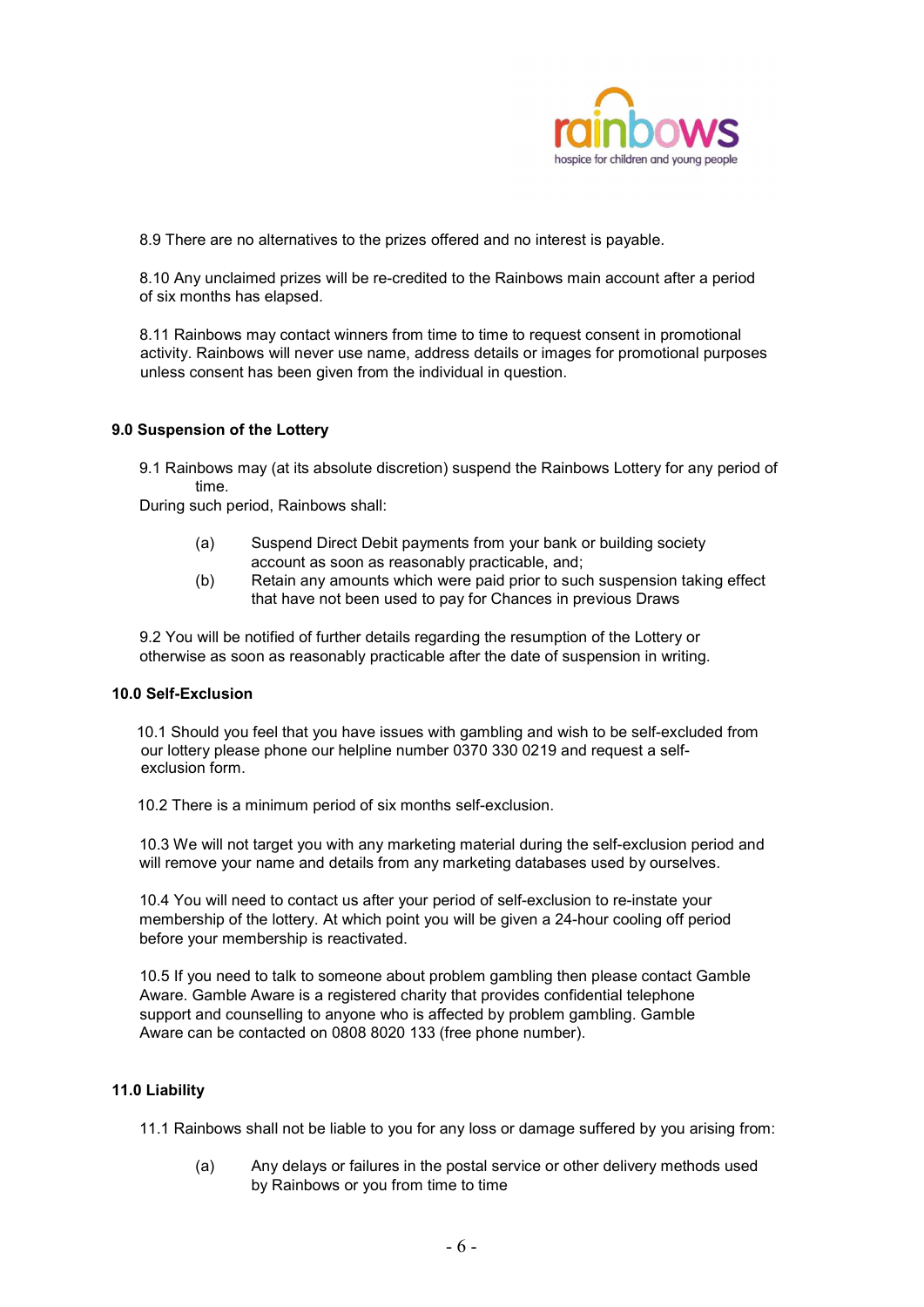

- (b) Any delays or failures in any systems used by Rainbows or you to transmit e mails
- (c) Any failure in any software or other systems used by Rainbows for the administration of the Rainbows Lottery
- (d) Any delays of failures in the banking system used by Rainbows or you
- (e) Any refusal by Rainbows to accept registration of an individual as a Member or the cancellation of a Member by Rainbows
- (f) Any failure to enter your Chance into the Draw
- (g) Any event beyond the reasonable control of Rainbows

11.2 Rainbows shall not be liable to you in contract, tort, and negligence or otherwise for any indirect or consequential loss suffered by you in relation to your participation in the Lottery (including loss of the opportunity to enter the Lottery and/or the chance of winning a prize).

## 12.0 Complaints

12.1 Any complaints relating to the Lottery should be sent in writing to Jennifer Varnam, Rainbows Hospice for Children and Young People, Lark Rise, Loughborough, LE11 2HS giving full details of the complaint and supporting documentation.

12.2 The Promoter's decisions made pursuant to the Rules shall be final and binding.

12.3 Save where the Rules expressly provide otherwise, the Promoter shall not be obliged to enter into any correspondence.

#### 13.0 Proper Law and Jurisdiction

13.1 The Laws of England and Wales shall govern the interpretation and/or enforcement of these Terms and Conditions and all entrants hereby submit to the exclusive jurisdiction of the English courts.

#### 14.0 The Rainbows Superdraw

14,1 Rainbows Hospice for Children and Young People run Superdraws. The Superdraws are managed by the external lottery management company (Sterling Management Centre Limited).

14.2 All proceeds from the Rainbows Superdraw go directly towards funding the services provided by Rainbows.

14.3 The cost of entry into the draw is £1.

14.4 Rainbows will state clearly the closing date and draw date on all marketing materials, tickets and on our website.

14.5 Any tickets and payments returned after the closing date will be treated as a donation.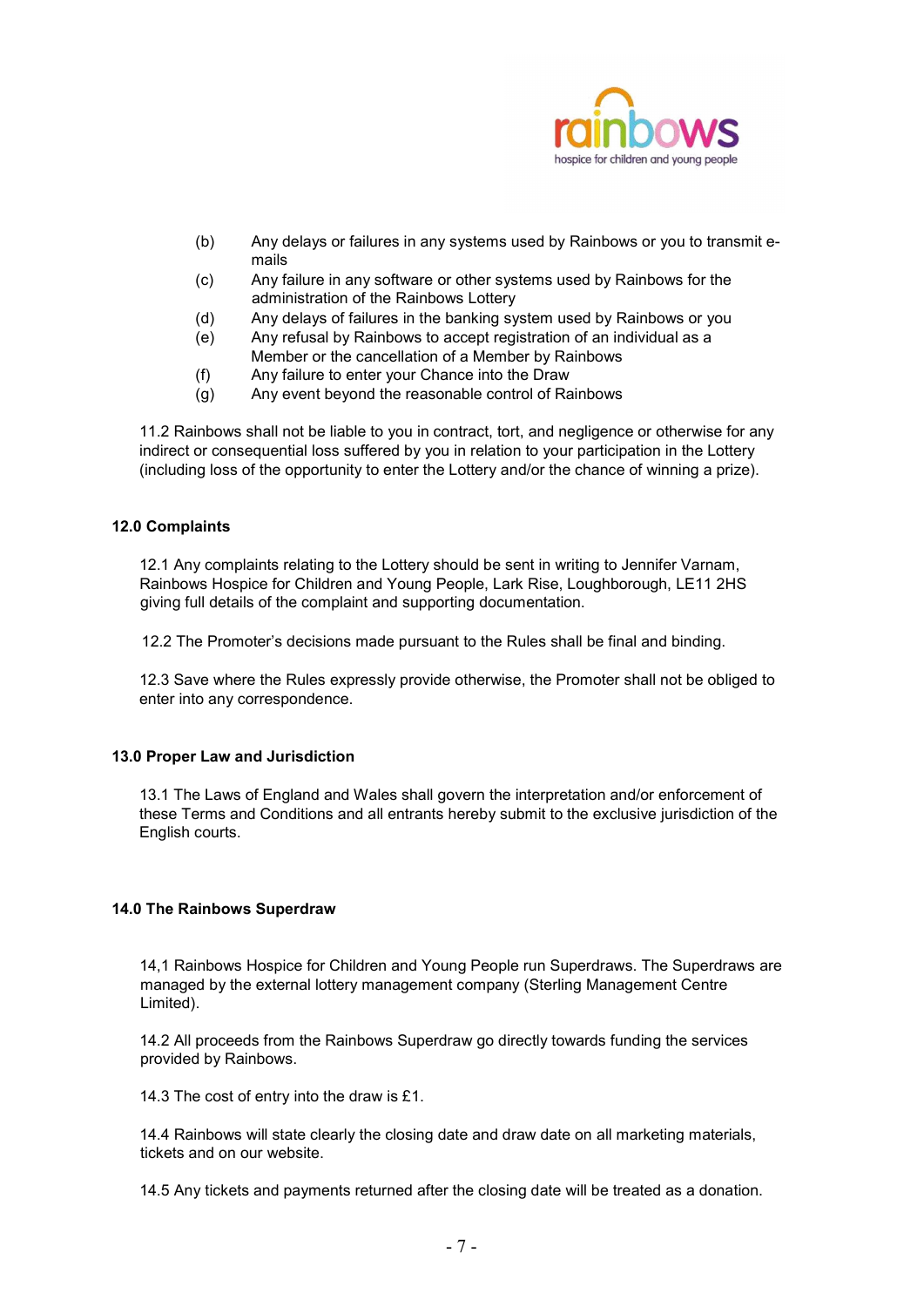

14.6 The prize funds for the Superdraw are as follows:

1st prize - £3,000 2nd prize – £250 3rd prize £100, plus 5 runner-up prizes of £50

14.7 In addition, an early response draw for tickets received within 14 days of mailing will be held with the possibility of winning a £50 gift card. These prizes may be reviewed or changed for future draws.

14.8 We promise to comply with all Data Protection Act requirements and protect your personal data. Please note that Rainbows will not accept liability for the loss, theft or delay in any communication sent by post or email, or for any delays in the bank system.

14.9 Prize winners are notified by post and receive their winners' cheque within 7 days of the draw taking place. Winning numbers are published on the Rainbows website www.rainbows.co.uk.

14.10 We reserve the right to refuse any application for tickets. Any such rejection or cancellation may be reconsidered on submission of a written appeal to the Lottery Coordinator within seven days. The decision of the Lottery Coordinator will be final.

14.11 It is the responsibility of the purchaser to advise any change of address, or any other change of contact details deemed necessary.

14.12 An instruction to be self-excluded, as defined in the Gambling Act 2005, from Rainbows Lottery, or any other Rainbows Prize Draw, may be submitted in writing, emailed or telephoned to the Rainbows Lottery office.

14.13 All participants wishing to enter the Rainbows Superdraw must be aged 16 years of age or over and a resident of Great Britain. Rainbows reserves the right to ask for proof of age of any player and claimant of a prize. If a player signs up and does not comply with this, then their purchase will not be processed and will be refunded.

14.14 If any purchaser of raffle tickets is subsequently found to be less than 16 years of age, any monies already paid will be returned and every effort made to retrieve any winnings.

14.15 The standard Rainbows Lottery Terms and Conditions also apply to the Superdraw, excluding lottery ticket purchasing restrictions in that individuals may purchase up to £100 worth of tickets. To view these Terms and Conditions please go to www.rainbows.co.uk/lottery.

14.16 Any complaint relating to the operation of the raffle should be sent in writing in the first instance to Jennifer Varnam, Rainbows Hospice for Children and Young People, Lark Rise, Leicestershire LE11 2HS. In the event that a complaint or dispute remains unresolved it will be referred to arbitration via the Independent Betting Adjudication Service (IBAS).

14.17 Rainbows Hospice for Children and Young People reserves the right to amend or modify these Terms and Conditions without notice. Members may obtain a copy of these Terms and Conditions in writing by sending a stamped addressed envelope to the address above or by visiting the Rainbows website: www.rainbows.co.uk